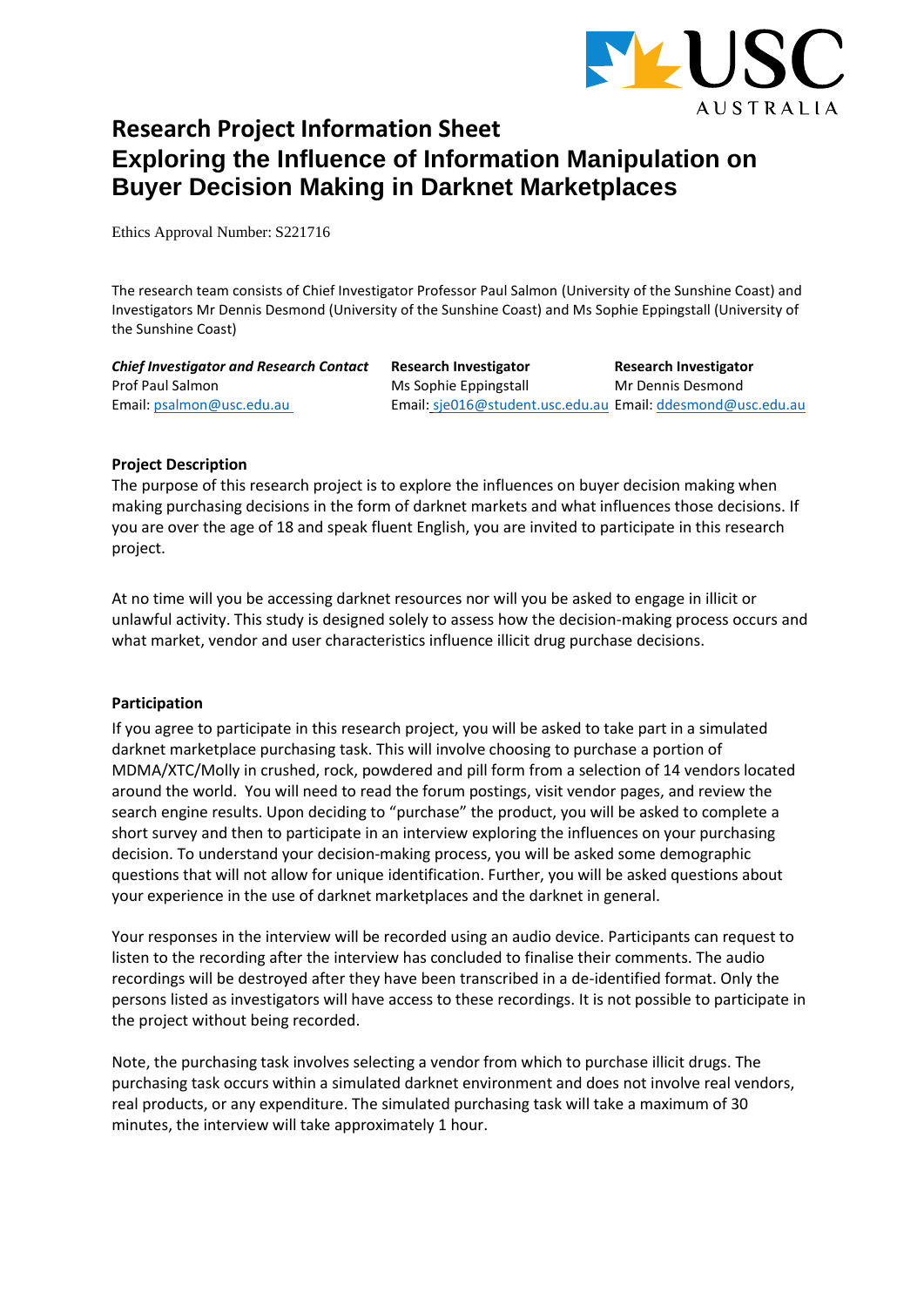Your participation is voluntary. If you agree to participate but change your mind during any point you may exit the simulation or ask to stop the interview and your responses will not be saved. Harm reduction resources and support information is provided to support participants during the simulation. The participant may also end the experience at any time. During this process, no personal information will be conducted.

### **Consent**

You will be asked to provide consent to participate at the bottom of this page before progressing to a google form. The google form will ask for your contact email and up to three time slots convenient to you to participate in the research study. Your email will only be used to contact you confirming date and time of participation and will not be public to other participants. Consent is for your data and information to be collected, stored, and used in analysis and publications in a de-identifed format. Your consent will be reconfirmed verbally before attending their testing session and any questions will be clarified.

Although the survey will ask participants about their prior exposure to and active participation in darknet marketplace activities, at no time in the survey will they be asked about prior criminal activity or asked to admit any criminal wrongdoing. Anonymised data will also be reviewed to ensure no sensitive information is associated with study participants.

Consent is sought for this project and for related, ethics approved, projects that may be undertaken by this research team.

#### **Risks and Benefits**

There are minimal risks associated with your participation, which may include discomfort at being exposed to a hypothetical product advertisement on the darknet. If you experience uncomfortable or distressing feelings and wish to talk to someone about this immediately, please contact Lifeline on 13 11 14. You may also wish to consider consulting your General Practitioner (GP) for additional support.

Accessing the darknet is not an illegal act. However, the products available on darknet markets are often illicit in nature. Buying or selling goods on the darknet is a criminal offence in Australia and that people have been charged in Australia for doing so.

For each participant who completes the research study, \$15AUD will be allocated toward a drug addiction and recovery charity as a lump sum donation at the end of the data collection period.

#### **Privacy, Confidentiality and Results**

All data collected to assist in this research project will be securely stored as per USC's Research Data Management Procedures. All comments and transcripts will be treated confidential unless required by law. Interview transcripts will be de-identified and stored in a non-identifiable format. The research project results could be presented in external or internal conferences or meetings, or publication. If you wish to have a summary of the findings for this research project, please contact the Research Contact (listed above).

# **Concerns of Complaints**

If you have any concerns or complaints about the way this research project is being conducted, you can raise this with the Research Contact (listed above). If you wish to instead contact an independent individual, you can contact the Chair of the USC Human Research Ethics Committee: telephone (07) 5430 2823; email [humanethics@usc.edu.au.](mailto:humanethics@usc.edu.au)